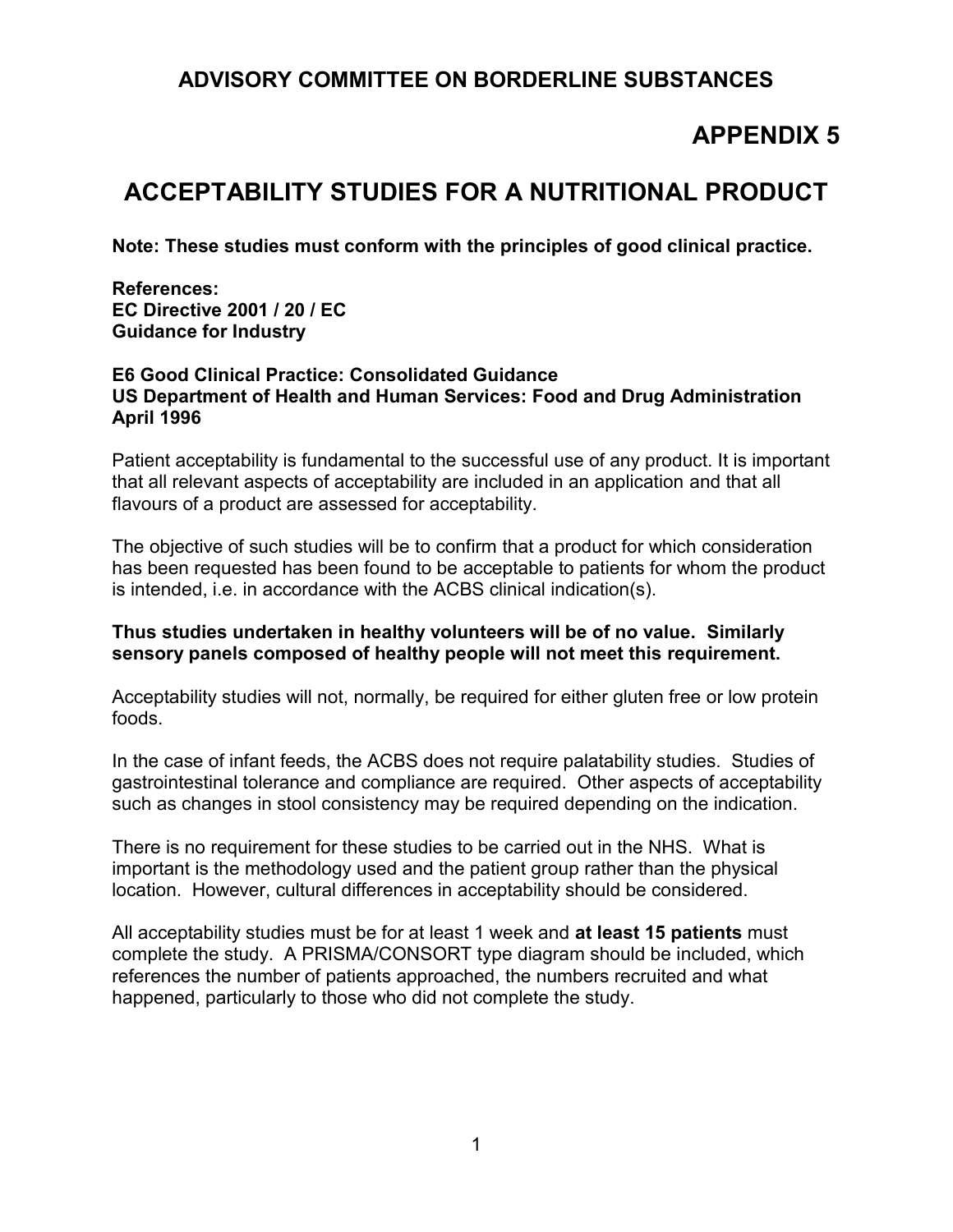### **ASPECTS OF PATIENT ACCEPTABILITY INCLUDE:**

### **1. GASTRO-INTESTINAL TOLERANCE**

 G-I tolerance studies must normally be carried out on at least 15 patients in the intended target group for a period of 1 week. Where nutritional products are intended for use in very rare conditions, such as inherited metabolic disorders, fewer patients are acceptable and advice should be sought from the ACBS Secretariat.

- **1.1** Information must be provided about the timing, duration, cause and seriousness / severity of any adverse effects
- **1.2** The following must be monitored and reported as a minimum:
	- **1.2.1** Diarrhoea and / or constipation
	- **1.2.2** Bloating and / or distension
	- **1.2.3** Nausea and / or vomiting
	- **1.2.4** Burping / flatulence / regurgitation
	- **1.2.5** Abdominal discomfort / pain

 An easy to follow table must be included and, where appropriate, scales should be used. Quantitative data should be presented where appropriate. It is not the remit of the ACBS to interpret data.

#### **2. PALATABILITY**

- **2.1** A formal procedure of assessment must be followed and the results of this must be available to the ACBS.
- **2.2** Taste studies must normally be carried out on at least 15 patients in the intended target group (patients) for a period of 1 week

 Where nutritional products are intended for use in very rare conditions, such as inherited metabolic disorders, fewer patients are acceptable and advice should be sought from the ACBS Secretariat.

Palatability applies primarily to products intended for oral consumption although there may be cases when they are helpful in assessing the acceptability of tube feed products.

Sensory evaluation panels normally comprise healthy individuals. However, this is not appropriate when developing products for specific patient groups. These **must** be carried out within the UK and also take due account of cultural differences. Such panels **must** comprise patients for whom the product is intended.